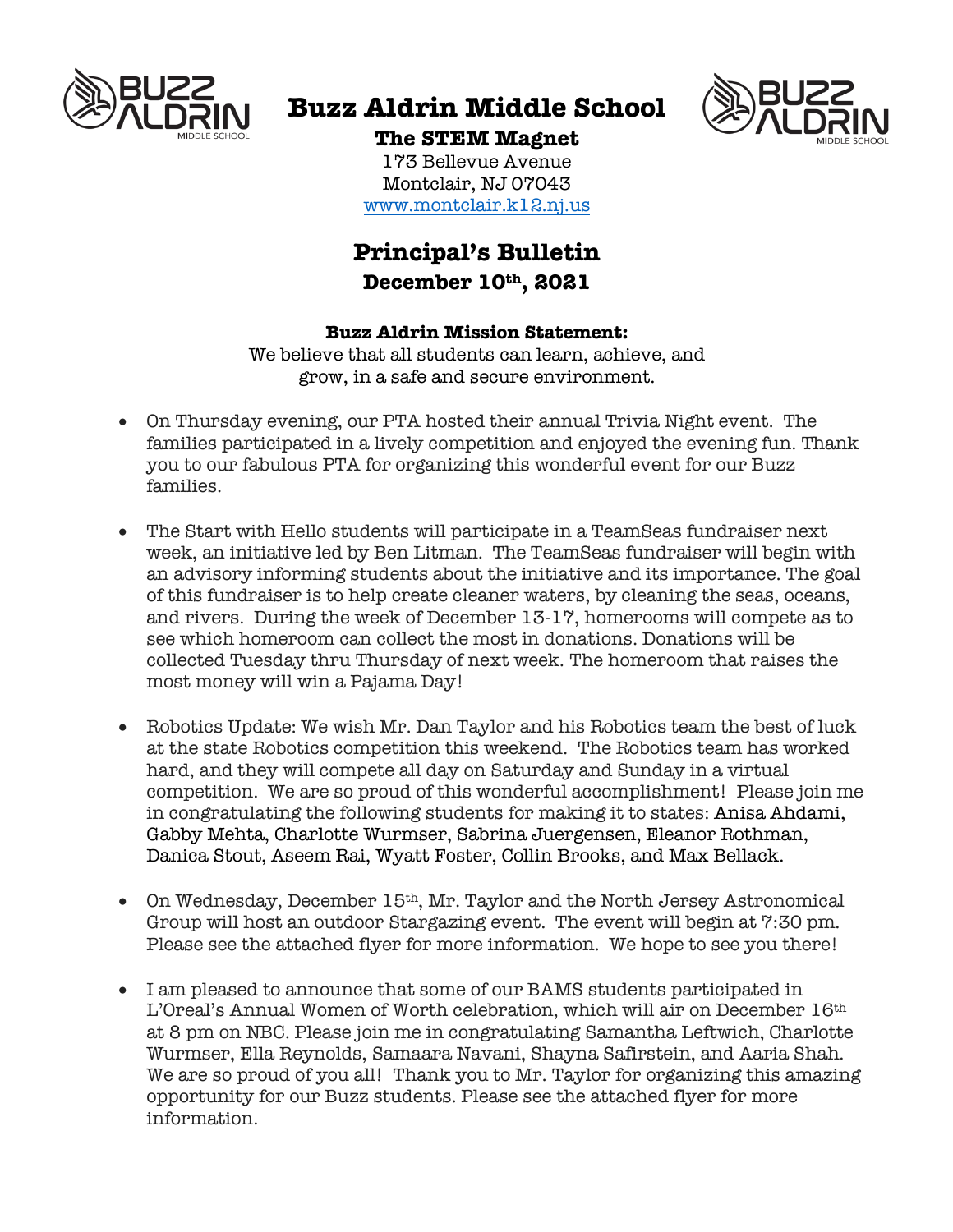- The Montclair Health Department is hosting two COVID-19 booster vaccination clinics in December for people who are ages 18 and older. The vaccination clinics will be held on Wednesday, December 15 and Tuesday, December 21 from 9 am to 3 pm. The clinics will take place in the Council Chambers at the Montclair Municipal Building, located at 205 Claremont Avenue. Please see the following information below:
	- o Moderna and Janssen (J&J)
	- o Please bring your vaccination card with you.
	- o Health insurance not necessary, but please bring your insurance information if you have health insurance.
	- o Please call 973-509-4970 or email mginter@montclairnjusa.org to schedule an appointment. Walk-ins are also welcome.
- SEPAC is hosting their final meeting of 2021 on Monday, December 13 at 7 pm. Please use the Zoom meeting information below:
	- o Meeting Link: https://us02web.zoom.us/j/82312031673?pwd=YUYrNHlWNVFyc3RTOH dzRlZSaXdmdz09
	- o Meeting ID: 823 1203 1673 Passcode: 868269
- If the pandemic has caused a loss of income that makes it difficult for you to pay your rent and/or utility bills, consider applying for relief through the **Emergency Rental Assistance Program (ERAP).** An eligible household may receive assistance for up to 18 months of home energy costs incurred on or after March 13, 2020. Applicants are required to prove loss of income or employment, or are facing a financial hardship due directly or indirectly to the COVID-19 pandemic. Applicants must also demonstrate a risk of experiencing homelessness or housing instability such as past due notices, rent notice or eviction notice, etc.

### o **Please be sure you have all of the below information in order to submit your application:**

- § Personal ID for the applicant and all household members
- Lease agreement or rental agreement signed by your landlord
- § Income information for all household members older than 18 (Paystubs, Unemployment benefits, Bank statements showing direct deposits, SSI or SSDI statements)
- Information about unpaid rent and utilities (Statements, Bills, etc.)
- o In order to receive assistance, you must submit an application. **CLICK**

### **HERE To APPLY!**

- We are no longer issuing loaner Chromebook devices to students. Students will be responsible for bringing their own charged devices to school. Additionally, we are not accepting parent drop offs for any items other than Chromebooks.
- Remote Instruction Requests: Remote instruction will be provided for students who travel during the holiday break and need to quarantine upon return or if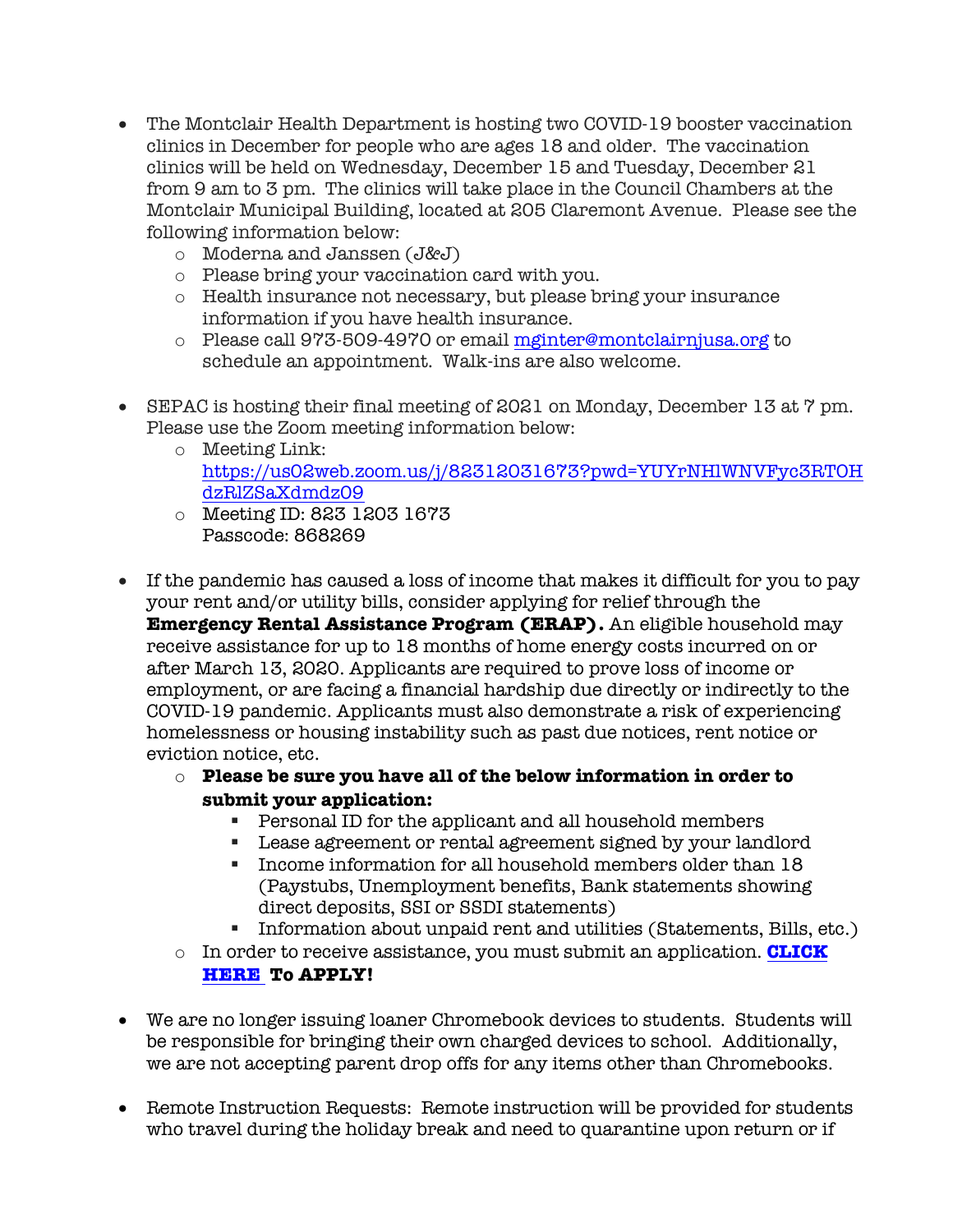the absences are COVID-related. We are not responsible for providing remote instruction while students travel prior to the Winter Break. If you are planning on traveling during the Winter Break, all notifications must be submitted via the Google form which goes directly to administration. We will not accept notification via emails or phone calls to administration, teachers, or office staff. Requests must be done via the Google form by Monday, December  $13<sup>th</sup>$ .

- o Winter Break Google Form: https://docs.google.com/forms/d/e/1FAIpQLSeunohwgLmELsNE6Po\_81aj3aHUL4eopqeC8Wuj7eAtoWuwA/viewform
- Reflections Competition: There is an excellent competition called "Reflections", in which students are encouraged to express themselves through writing, art, and/or photography. Please see the link https://montclairpta.org/reflections-2021-22/ and the attached flyer for more information. We encourage all of our Buzz Aldrin students to participate! The deadline for submissions is December 12th!

### • **General Reminders & Updates for Parents/Families:**

- $\circ$  Please remind your children he/she/they must be careful with their Chromebooks. The district-issued devices need to be taken care of, and we have many students who are placing requests for damaged devices.
- o As the cooler weather approaches, please ensure your children are dressed appropriately for outdoor conditions. This means he/she/they should have a coat, sweatshirt, hat, or any other clothing that allows for them to be comfortable during the day and for outdoor lunch/recess.
- o When students have indoor recess, they will be in the auditorium. Since there are simultaneous classes running in the auditorium, it is important that students bring their own books to read or something he/she/they can work on independently. It is their free time to unwind and relax, but we must also be mindful of our dance classes.
- $\circ$  Cell phone use is not permitted during the school day. Parents should not text or call their children during school hours.
- o Masks are required at all times while in the building. If students fail to wear their masks in school, he/she/they will be sent home. If possible, please send your child to school with an extra mask in case the original mask is misplaced or damaged. If students cannot follow the mask policy, they will be sent home.
- $\circ$  Please make sure your child has a water bottle with him/her/them each school day.
- o Students are required to bring their fully charged Chromebooks to school each day. We are also encouraging students to bring their Chromebook chargers to school.
- $\circ$  Please complete a free/reduced meal application if you would like to do so. The online form is available at https://www.nlappscloud.com/ and hard copies are available in the main office. You may also visit the Department of Agriculture's website to access an application in a language other than English or Spanish (https://www.fns.usda.gov/cn/translatedapplications).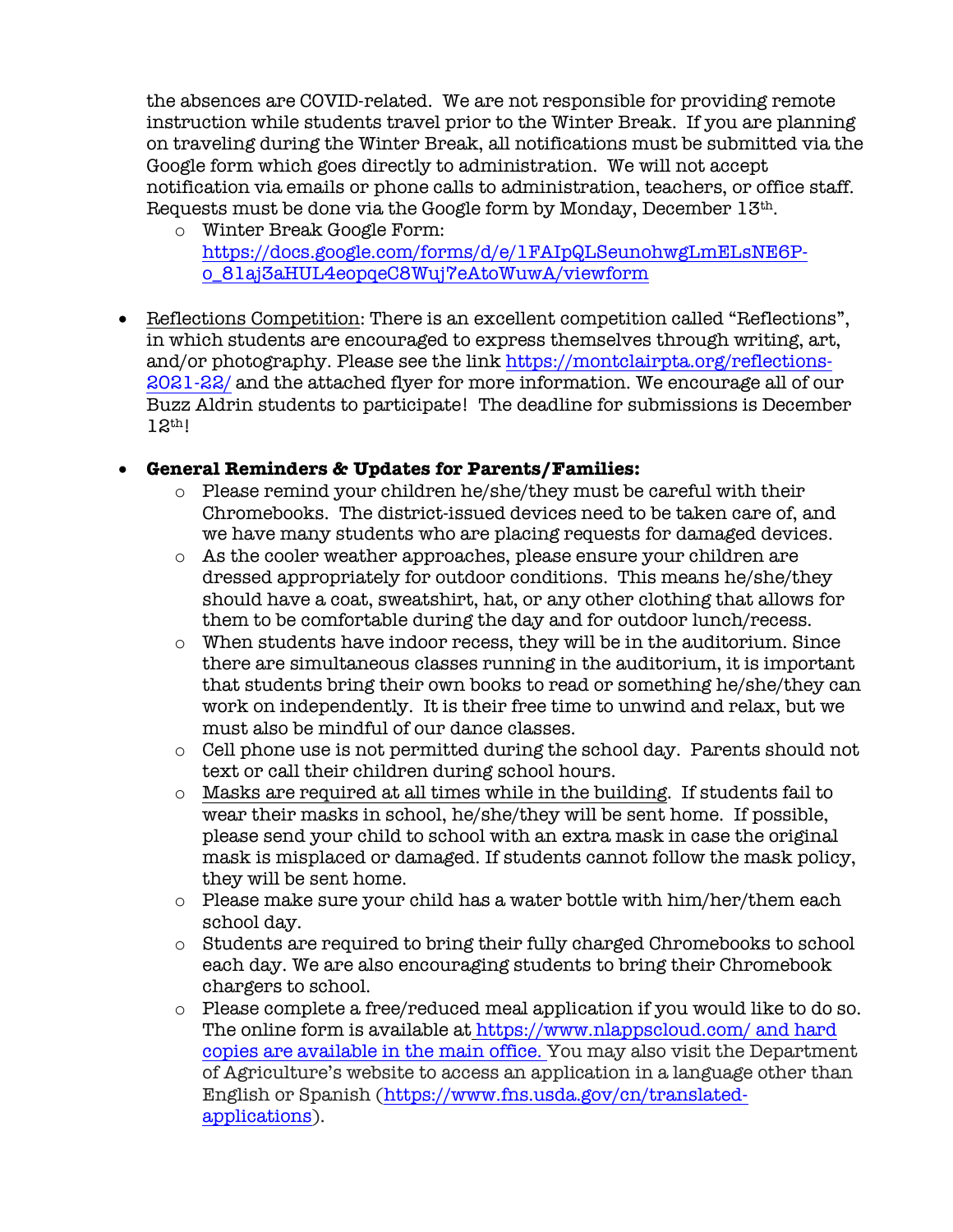- o Again, please **DO NOT** drop off or pick up your child in the front of the building or in a location where they must cross the street. Grownups need to remain in their cars and be sure not to block the staff parking lot while waiting for their children. Students should not cross the street at any location other than the designated crosswalks. Parents should not stand in the staff parking lot to pick up their children. **This is a safety issue.** Despite the number of times this is written in school communications, this is still a problem. Please abide by the school's rules.
- o **Parents are not permitted to drop off belongings, lunches, materials throughout the day.** We will not accept materials dropped off while school is in session. Therefore, it is essential that you make sure your child has all the necessary materials he/she/they would need prior to entering the building.
- o The health forms must be completed by 7:00 am on Tuesdays and Thursdays. This must be done in order for students to attend classes. If health forms are not completed in time, students will need to wait in the auditorium until they can complete one themselves. This results in a loss of valuable instructional time.
- o There are no visitors permitted in the building at any time.
- o Please encourage your child to leave their desk shields (dividers) in their lockers when not in use. We do not have enough extras to provide loaners for all those who forget.
- o Parents are not permitted to ask teachers for remote instruction without prior approval granted from building administration. Remote instruction can only be granted for COVID-related reasons.

### • **After School Clubs & Activities Protocols**:

- o Students are not permitted to leave the building and return for afterschool activities. They must remain in the building until the program/club has ended.
- o Students are responsible for their own transportation home from all clubs and activities. Please pick your children up in a timely manner.
- o Club advisors and staff members do not participate in arranging carpools or parent pick-ups after the club ends.
- o Students must report directly to the designated club meeting room or location immediately after the dismissal bell rings.
- $\circ$  Students are to report to their lockers at dismissal then to the club meeting with their belongings. They will be dismissed straight from the designated club room.
- o Students are not permitted to go to their lockers or roam throughout the building after a club or activity is dismissed. This is a safety issue. If this occurs, a student may be removed from the club or activity.
- Yearbooks: Yearbooks are now on sale! To order your copy of the yearbook please visit https://www.jostens.com/yearbooks/students-and-parents/aboutyearbooks, or reach out to Mrs. Mintz (jmintz@montclair.k12.nj.us) with any questions.